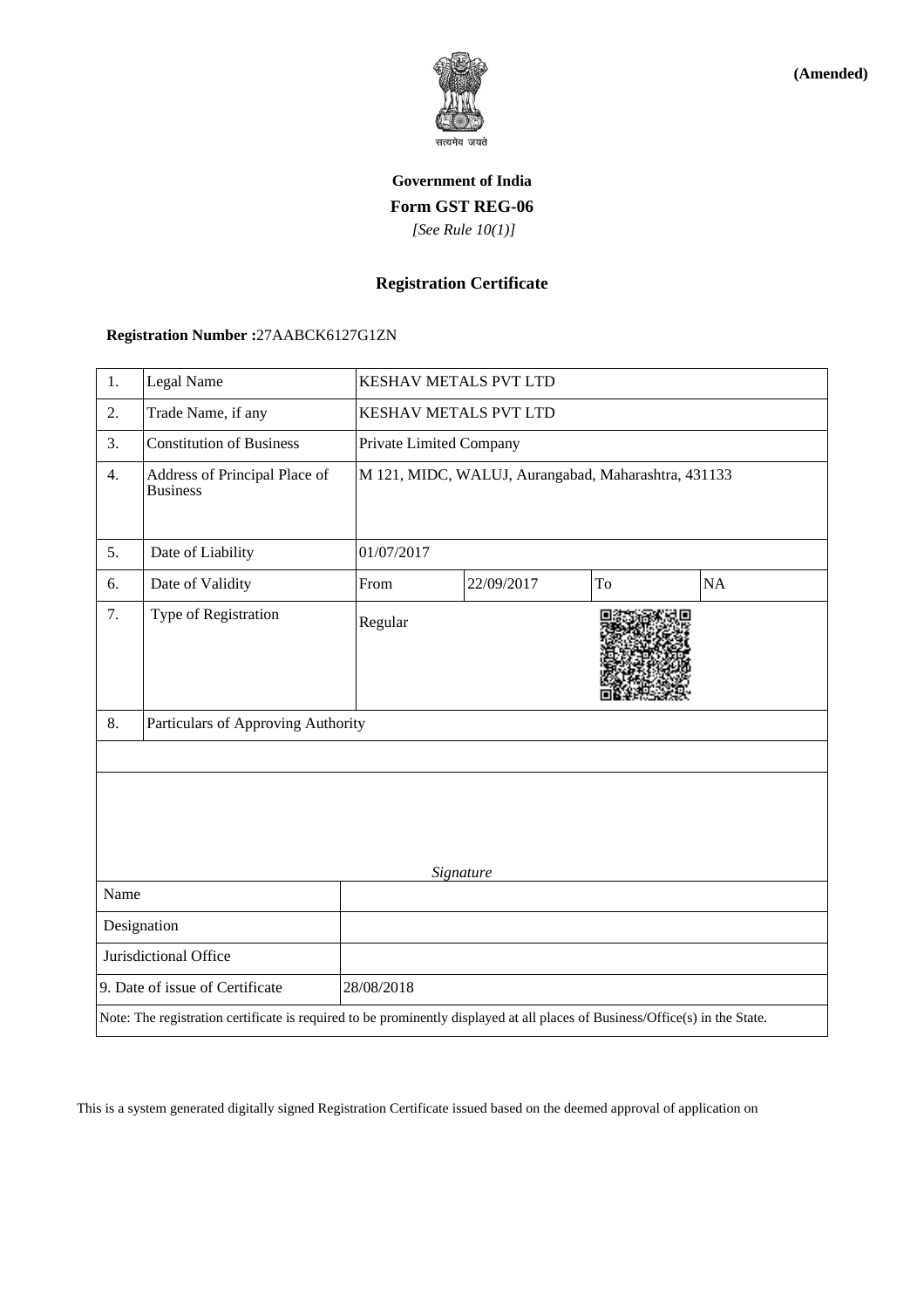### **Details of Additional Place of Business(s)**

| <b>GSTIN</b>                                                  | 27AABCK6127G1ZN              |  |  |  |  |
|---------------------------------------------------------------|------------------------------|--|--|--|--|
| Legal Name                                                    | <b>KESHAV METALS PVT LTD</b> |  |  |  |  |
| Trade Name, if any                                            | <b>KESHAV METALS PVT LTD</b> |  |  |  |  |
| Total Number of Additional Places of Business(s) in the State |                              |  |  |  |  |

### Sr. No. Address

1 M-118, MIDC, WALUJ, AURANGABAD, Aurangabad, Maharashtra, 431136